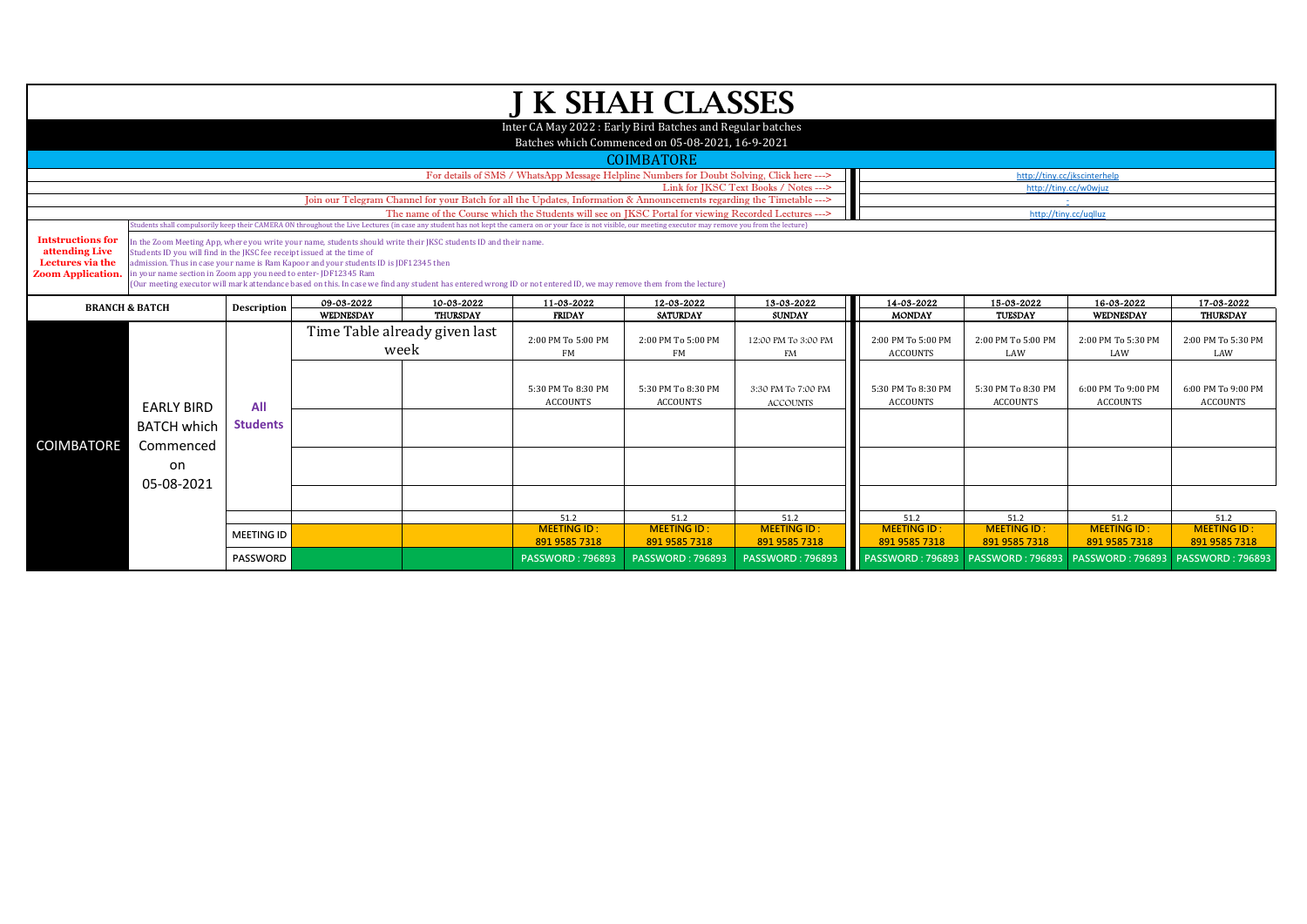| J K SHAH CLASSES                                                                                                              |                                                                                                                                                                                          |                                                                                                                                                          |                                                                                                                  |                 |                                                                                                                                                                                                                  |                            |                            |                            |                            |                            |                            |  |  |  |
|-------------------------------------------------------------------------------------------------------------------------------|------------------------------------------------------------------------------------------------------------------------------------------------------------------------------------------|----------------------------------------------------------------------------------------------------------------------------------------------------------|------------------------------------------------------------------------------------------------------------------|-----------------|------------------------------------------------------------------------------------------------------------------------------------------------------------------------------------------------------------------|----------------------------|----------------------------|----------------------------|----------------------------|----------------------------|----------------------------|--|--|--|
|                                                                                                                               |                                                                                                                                                                                          |                                                                                                                                                          |                                                                                                                  |                 |                                                                                                                                                                                                                  |                            |                            |                            |                            |                            |                            |  |  |  |
|                                                                                                                               | Inter CA May 2022: Early Bird Batches and Regular batches<br>Batches which Commenced on 05-08-2021, 16-9-2021                                                                            |                                                                                                                                                          |                                                                                                                  |                 |                                                                                                                                                                                                                  |                            |                            |                            |                            |                            |                            |  |  |  |
|                                                                                                                               |                                                                                                                                                                                          |                                                                                                                                                          |                                                                                                                  |                 |                                                                                                                                                                                                                  |                            |                            |                            |                            |                            |                            |  |  |  |
|                                                                                                                               | <b>COIMBATORE</b>                                                                                                                                                                        |                                                                                                                                                          |                                                                                                                  |                 |                                                                                                                                                                                                                  |                            |                            |                            |                            |                            |                            |  |  |  |
|                                                                                                                               | For details of SMS / WhatsApp Message Helpline Numbers for Doubt Solving, Click here ---><br>http://tiny.cc/jkscinterhelp                                                                |                                                                                                                                                          |                                                                                                                  |                 |                                                                                                                                                                                                                  |                            |                            |                            |                            |                            |                            |  |  |  |
|                                                                                                                               | Link for JKSC Text Books / Notes ---><br>http://tiny.cc/w0wjuz<br>Join our Telegram Channel for your Batch for all the Updates, Information & Announcements regarding the Timetable ---> |                                                                                                                                                          |                                                                                                                  |                 |                                                                                                                                                                                                                  |                            |                            |                            |                            |                            |                            |  |  |  |
| The name of the Course which the Students will see on IKSC Portal for viewing Recorded Lectures ---><br>http://tiny.cc/uqlluz |                                                                                                                                                                                          |                                                                                                                                                          |                                                                                                                  |                 |                                                                                                                                                                                                                  |                            |                            |                            |                            |                            |                            |  |  |  |
|                                                                                                                               |                                                                                                                                                                                          |                                                                                                                                                          |                                                                                                                  |                 | Students shall compulsorily keep their CAMERA ON throughout the Live Lectures (in case any student has not kept the camera on or your face is not yisible, our meeting executor may remove you from the lecture) |                            |                            |                            |                            |                            |                            |  |  |  |
| <b>Intstructions for</b>                                                                                                      |                                                                                                                                                                                          |                                                                                                                                                          | In the Zoom Meeting App, where you write your name, students should write their JKSC students ID and their name. |                 |                                                                                                                                                                                                                  |                            |                            |                            |                            |                            |                            |  |  |  |
| attending Live<br>Lectures via the                                                                                            | Students ID you will find in the JKSC fee receipt issued at the time of                                                                                                                  |                                                                                                                                                          |                                                                                                                  |                 |                                                                                                                                                                                                                  |                            |                            |                            |                            |                            |                            |  |  |  |
| <b>Zoom Application.</b>                                                                                                      |                                                                                                                                                                                          | admission. Thus in case your name is Ram Kapoor and your students ID is JDF12345 then<br>in your name section in Zoom app you need to enter-JDF12345 Ram |                                                                                                                  |                 |                                                                                                                                                                                                                  |                            |                            |                            |                            |                            |                            |  |  |  |
|                                                                                                                               | (Our meeting executor will mark attendance based on this. In case we find any student has entered wrong ID or not entered ID, we may remove them from the lecture)                       |                                                                                                                                                          |                                                                                                                  |                 |                                                                                                                                                                                                                  |                            |                            |                            |                            |                            |                            |  |  |  |
| <b>BRANCH &amp; BATCH</b><br><b>Description</b>                                                                               |                                                                                                                                                                                          |                                                                                                                                                          | 09-03-2022                                                                                                       | 10-03-2022      | 11-03-2022                                                                                                                                                                                                       | 12-03-2022                 | 13-03-2022                 | 14-03-2022                 | 15-03-2022                 | 16-03-2022                 | 17-03-2022                 |  |  |  |
|                                                                                                                               |                                                                                                                                                                                          |                                                                                                                                                          | <b>WEDNESDAY</b>                                                                                                 | <b>THURSDAY</b> | <b>FRIDAY</b>                                                                                                                                                                                                    | <b>SATURDAY</b>            | <b>SUNDAY</b>              | <b>MONDAY</b>              | <b>TUESDAY</b>             | WEDNESDAY                  | THURSDAY                   |  |  |  |
|                                                                                                                               |                                                                                                                                                                                          |                                                                                                                                                          | Time Table already given last                                                                                    |                 | 2:00 PM To 5:00 PM                                                                                                                                                                                               | 2:00 PM To 5:00 PM         | 12:00 PM To 3:00 PM        | 2:00 PM To 5:00 PM         | 2:00 PM To 5:00 PM         | 2:00 PM To 5:30 PM         | 2:00 PM To 5:30 PM         |  |  |  |
|                                                                                                                               |                                                                                                                                                                                          |                                                                                                                                                          | week                                                                                                             |                 | FM                                                                                                                                                                                                               | FM                         | FM                         | <b>ACCOUNTS</b>            | LAW                        | LAW                        | LAW                        |  |  |  |
|                                                                                                                               |                                                                                                                                                                                          |                                                                                                                                                          |                                                                                                                  |                 |                                                                                                                                                                                                                  |                            |                            |                            |                            |                            |                            |  |  |  |
|                                                                                                                               |                                                                                                                                                                                          | All                                                                                                                                                      |                                                                                                                  |                 | 5:30 PM To 8:30 PM                                                                                                                                                                                               | 5:30 PM To 8:30 PM         | 3:30 PM To 7:00 PM         | 5:30 PM To 8:30 PM         | 5:30 PM To 8:30 PM         | 6:00 PM To 9:00 PM         | 6:00 PM To 9:00 PM         |  |  |  |
|                                                                                                                               |                                                                                                                                                                                          |                                                                                                                                                          |                                                                                                                  |                 | <b>ACCOUNTS</b>                                                                                                                                                                                                  | <b>ACCOUNTS</b>            | <b>ACCOUNTS</b>            | <b>ACCOUNTS</b>            | <b>ACCOUNTS</b>            | <b>ACCOUNTS</b>            | <b>ACCOUNTS</b>            |  |  |  |
|                                                                                                                               | <b>EARLY BIRD</b>                                                                                                                                                                        |                                                                                                                                                          |                                                                                                                  |                 |                                                                                                                                                                                                                  |                            |                            |                            |                            |                            |                            |  |  |  |
|                                                                                                                               | <b>BATCH which</b>                                                                                                                                                                       | <b>Students</b>                                                                                                                                          |                                                                                                                  |                 |                                                                                                                                                                                                                  |                            |                            |                            |                            |                            |                            |  |  |  |
| COIMBATORE                                                                                                                    | Commenced                                                                                                                                                                                |                                                                                                                                                          |                                                                                                                  |                 |                                                                                                                                                                                                                  |                            |                            |                            |                            |                            |                            |  |  |  |
|                                                                                                                               | on                                                                                                                                                                                       |                                                                                                                                                          |                                                                                                                  |                 |                                                                                                                                                                                                                  |                            |                            |                            |                            |                            |                            |  |  |  |
|                                                                                                                               | 17-08-2021                                                                                                                                                                               |                                                                                                                                                          |                                                                                                                  |                 |                                                                                                                                                                                                                  |                            |                            |                            |                            |                            |                            |  |  |  |
|                                                                                                                               |                                                                                                                                                                                          |                                                                                                                                                          |                                                                                                                  |                 |                                                                                                                                                                                                                  |                            |                            |                            |                            |                            |                            |  |  |  |
|                                                                                                                               |                                                                                                                                                                                          |                                                                                                                                                          |                                                                                                                  |                 |                                                                                                                                                                                                                  |                            |                            |                            |                            |                            |                            |  |  |  |
|                                                                                                                               |                                                                                                                                                                                          |                                                                                                                                                          |                                                                                                                  |                 | 51.2<br><b>MEETING ID:</b>                                                                                                                                                                                       | 51.2<br><b>MEETING ID:</b> | 51.2<br><b>MEETING ID:</b> | 51.2<br><b>MEETING ID:</b> | 51.2<br><b>MEETING ID:</b> | 51.2<br><b>MEETING ID:</b> | 51.2<br><b>MEETING ID:</b> |  |  |  |
|                                                                                                                               |                                                                                                                                                                                          | <b>MEETING ID</b>                                                                                                                                        |                                                                                                                  |                 | 891 9585 7318                                                                                                                                                                                                    | 891 9585 7318              | 891 9585 7318              | 891 9585 7318              | 891 9585 7318              | 891 9585 7318              | 891 9585 7318              |  |  |  |
|                                                                                                                               |                                                                                                                                                                                          | <b>PASSWORD</b>                                                                                                                                          |                                                                                                                  |                 | <b>PASSWORD: 796893</b>                                                                                                                                                                                          | <b>PASSWORD: 796893</b>    | <b>PASSWORD: 796893</b>    |                            |                            |                            |                            |  |  |  |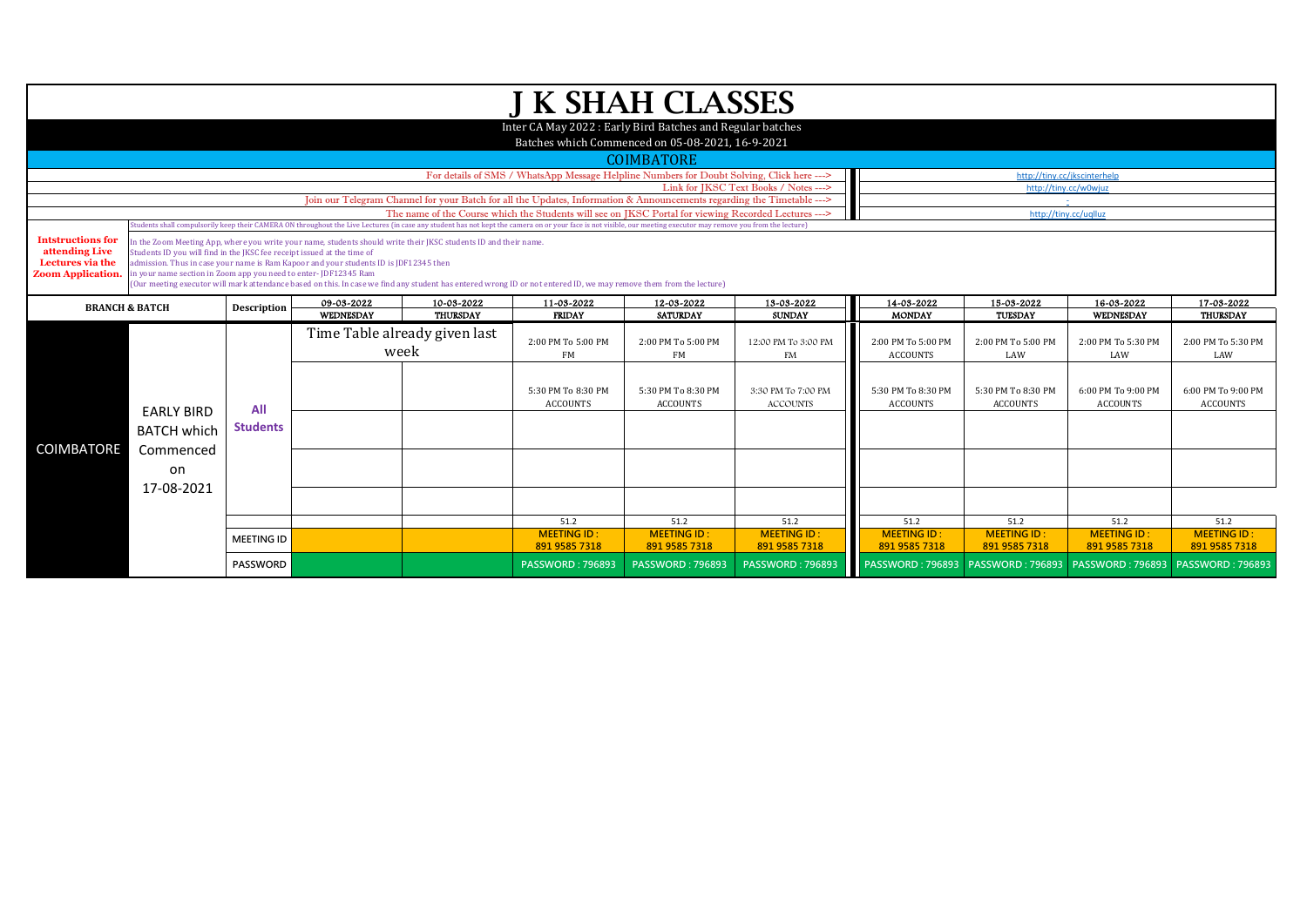| <b>J K SHAH CLASSES</b>            |                                                                                                                                                                    |                                                                                                                                                          |                                                                                                                  |                 |                                                                                                                                                                                                                  |                          |                                  |                                |                                                                           |                           |                           |  |  |
|------------------------------------|--------------------------------------------------------------------------------------------------------------------------------------------------------------------|----------------------------------------------------------------------------------------------------------------------------------------------------------|------------------------------------------------------------------------------------------------------------------|-----------------|------------------------------------------------------------------------------------------------------------------------------------------------------------------------------------------------------------------|--------------------------|----------------------------------|--------------------------------|---------------------------------------------------------------------------|---------------------------|---------------------------|--|--|
|                                    |                                                                                                                                                                    |                                                                                                                                                          |                                                                                                                  |                 |                                                                                                                                                                                                                  |                          |                                  |                                |                                                                           |                           |                           |  |  |
|                                    | Inter CA May 2022: Early Bird Batches and Regular batches<br>Batches which Commenced on 05-08-2021, 16-9-2021                                                      |                                                                                                                                                          |                                                                                                                  |                 |                                                                                                                                                                                                                  |                          |                                  |                                |                                                                           |                           |                           |  |  |
|                                    |                                                                                                                                                                    |                                                                                                                                                          |                                                                                                                  |                 |                                                                                                                                                                                                                  |                          |                                  |                                |                                                                           |                           |                           |  |  |
|                                    | <b>COIMBATORE</b><br>For details of SMS / WhatsApp Message Helpline Numbers for Doubt Solving, Click here ---><br>http://tiny.cc/jkscinterhelp                     |                                                                                                                                                          |                                                                                                                  |                 |                                                                                                                                                                                                                  |                          |                                  |                                |                                                                           |                           |                           |  |  |
|                                    | Link for JKSC Text Books / Notes ---><br>http://tiny.cc/w0wjuz                                                                                                     |                                                                                                                                                          |                                                                                                                  |                 |                                                                                                                                                                                                                  |                          |                                  |                                |                                                                           |                           |                           |  |  |
|                                    | Join our Telegram Channel for your Batch for all the Updates, Information & Announcements regarding the Timetable --->                                             |                                                                                                                                                          |                                                                                                                  |                 |                                                                                                                                                                                                                  |                          |                                  |                                |                                                                           |                           |                           |  |  |
|                                    |                                                                                                                                                                    |                                                                                                                                                          |                                                                                                                  |                 | The name of the Course which the Students will see on JKSC Portal for viewing Recorded Lectures --->                                                                                                             |                          |                                  |                                | http://tiny.cc/uqlluz                                                     |                           |                           |  |  |
|                                    |                                                                                                                                                                    |                                                                                                                                                          |                                                                                                                  |                 | Students shall compulsorily keep their CAMERA ON throughout the Live Lectures (in case any student has not kept the camera on or your face is not visible, our meeting executor may remove you from the lecture) |                          |                                  |                                |                                                                           |                           |                           |  |  |
| <b>Intstructions for</b>           |                                                                                                                                                                    |                                                                                                                                                          | In the Zoom Meeting App, where you write your name, students should write their JKSC students ID and their name. |                 |                                                                                                                                                                                                                  |                          |                                  |                                |                                                                           |                           |                           |  |  |
| attending Live<br>Lectures via the | Students ID you will find in the JKSC fee receipt issued at the time of                                                                                            |                                                                                                                                                          |                                                                                                                  |                 |                                                                                                                                                                                                                  |                          |                                  |                                |                                                                           |                           |                           |  |  |
| <b>Zoom Application.</b>           |                                                                                                                                                                    | admission. Thus in case your name is Ram Kapoor and your students ID is JDF12345 then<br>in your name section in Zoom app you need to enter-JDF12345 Ram |                                                                                                                  |                 |                                                                                                                                                                                                                  |                          |                                  |                                |                                                                           |                           |                           |  |  |
|                                    | (Our meeting executor will mark attendance based on this. In case we find any student has entered wrong ID or not entered ID, we may remove them from the lecture) |                                                                                                                                                          |                                                                                                                  |                 |                                                                                                                                                                                                                  |                          |                                  |                                |                                                                           |                           |                           |  |  |
|                                    | <b>BRANCH &amp; BATCH</b>                                                                                                                                          | <b>Description</b>                                                                                                                                       | 09-03-2022                                                                                                       | 10-03-2022      | 11-03-2022                                                                                                                                                                                                       | 12-03-2022               | 13-03-2022                       | 14-03-2022                     | 15-03-2022                                                                | 16-03-2022                | 17-03-2022                |  |  |
|                                    |                                                                                                                                                                    |                                                                                                                                                          | <b>WEDNESDAY</b>                                                                                                 | <b>THURSDAY</b> | <b>FRIDAY</b>                                                                                                                                                                                                    | <b>SATURDAY</b>          | <b>SUNDAY</b>                    | <b>MONDAY</b>                  | <b>TUESDAY</b>                                                            | <b>WEDNESDAY</b>          | <b>THURSDAY</b>           |  |  |
|                                    |                                                                                                                                                                    |                                                                                                                                                          | Time Table already given last                                                                                    |                 | 2:00 PM To 5:00 PM                                                                                                                                                                                               |                          |                                  |                                |                                                                           |                           |                           |  |  |
|                                    |                                                                                                                                                                    |                                                                                                                                                          | week                                                                                                             |                 | FM                                                                                                                                                                                                               | 2:00 PM To 5:00 PM<br>FM | 12:00 PM To 3:00 PM<br><b>FM</b> | 2:00 PM To 5:00 PM<br>ACCOUNTS | 2:00 PM To 5:00 PM<br>LAW                                                 | 2:00 PM To 5:30 PM<br>LAW | 2:00 PM To 5:30 PM<br>LAW |  |  |
|                                    |                                                                                                                                                                    |                                                                                                                                                          |                                                                                                                  |                 |                                                                                                                                                                                                                  |                          |                                  |                                |                                                                           |                           |                           |  |  |
|                                    |                                                                                                                                                                    |                                                                                                                                                          |                                                                                                                  |                 |                                                                                                                                                                                                                  |                          |                                  |                                |                                                                           |                           |                           |  |  |
|                                    |                                                                                                                                                                    |                                                                                                                                                          |                                                                                                                  |                 | 5:30 PM To 8:30 PM                                                                                                                                                                                               | 5:30 PM To 8:30 PM       | 3:30 PM To 7:00 PM               | 5:30 PM To 8:30 PM             | 5:30 PM To 8:30 PM                                                        | 6:00 PM To 9:00 PM        | 6:00 PM To 9:00 PM        |  |  |
|                                    | <b>REGULAR</b>                                                                                                                                                     |                                                                                                                                                          |                                                                                                                  |                 | <b>ACCOUNTS</b>                                                                                                                                                                                                  | <b>ACCOUNTS</b>          | <b>ACCOUNTS</b>                  | <b>ACCOUNTS</b>                | <b>ACCOUNTS</b>                                                           | <b>ACCOUNTS</b>           | <b>ACCOUNTS</b>           |  |  |
|                                    | <b>BATCH which</b>                                                                                                                                                 |                                                                                                                                                          |                                                                                                                  |                 |                                                                                                                                                                                                                  |                          |                                  |                                |                                                                           |                           |                           |  |  |
|                                    |                                                                                                                                                                    |                                                                                                                                                          |                                                                                                                  |                 |                                                                                                                                                                                                                  |                          |                                  |                                |                                                                           |                           |                           |  |  |
| COIMBATORE                         | Commenced                                                                                                                                                          |                                                                                                                                                          |                                                                                                                  |                 |                                                                                                                                                                                                                  |                          |                                  |                                |                                                                           |                           |                           |  |  |
|                                    | on                                                                                                                                                                 |                                                                                                                                                          |                                                                                                                  |                 |                                                                                                                                                                                                                  |                          |                                  |                                |                                                                           |                           |                           |  |  |
|                                    | 16-09-2021                                                                                                                                                         |                                                                                                                                                          |                                                                                                                  |                 |                                                                                                                                                                                                                  |                          |                                  |                                |                                                                           |                           |                           |  |  |
|                                    |                                                                                                                                                                    |                                                                                                                                                          |                                                                                                                  |                 |                                                                                                                                                                                                                  |                          |                                  |                                |                                                                           |                           |                           |  |  |
|                                    |                                                                                                                                                                    |                                                                                                                                                          |                                                                                                                  |                 | 51.2                                                                                                                                                                                                             | 51.2                     | 51.2                             | 51.2                           | 51.2                                                                      | 51.2                      | 51.2                      |  |  |
|                                    |                                                                                                                                                                    | <b>MEETING ID</b>                                                                                                                                        |                                                                                                                  |                 | <b>MEETING ID:</b>                                                                                                                                                                                               | <b>MEETING ID:</b>       | <b>MEETING ID:</b>               | <b>MEETING ID:</b>             | <b>MEETING ID:</b>                                                        | <b>MEETING ID:</b>        | <b>MEETING ID:</b>        |  |  |
|                                    |                                                                                                                                                                    |                                                                                                                                                          |                                                                                                                  |                 | 891 9585 7318                                                                                                                                                                                                    | 891 9585 7318            | 891 9585 7318                    | 891 9585 7318                  | 891 9585 7318                                                             | 891 9585 7318             | 891 9585 7318             |  |  |
|                                    |                                                                                                                                                                    | PASSWORD                                                                                                                                                 |                                                                                                                  |                 | <b>PASSWORD: 796893</b>                                                                                                                                                                                          | <b>PASSWORD: 796893</b>  | <b>PASSWORD: 796893</b>          |                                | PASSWORD: 796893   PASSWORD: 796893   PASSWORD: 796893   PASSWORD: 796893 |                           |                           |  |  |